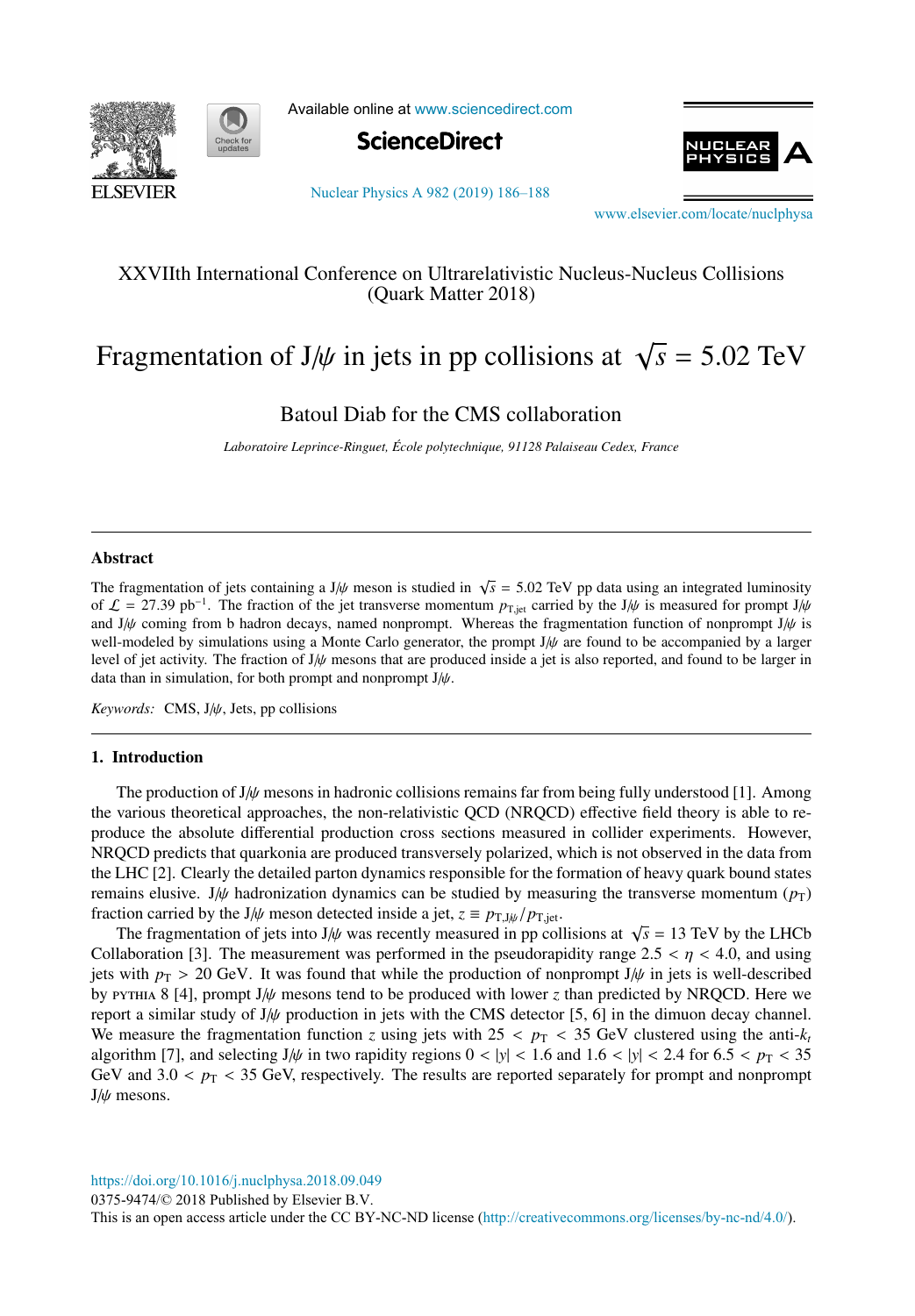#### 2. Analysis strategy

Due to the difference in the production mechanisms, prompt and nonprompt J/ $\psi$  are separated. J/ $\psi$ coming from b hadron decays are identified with the measurement of a secondary  $\mu^+\mu^-$  vertex displaced from the primary collision vertex. The displacement can be resolved using the pseudo-proper decay length  $\ell_{1\mu}$  [8]. To measure the fraction of nonprompt J/ $\psi$ , the invariant mass spectrum of  $\mu^+\mu^-$  pairs and their  $\ell_{1\mu}$ distribution are fitted using a two-dimensional (2D) extended unbinned maximum-likelihood fit [9] in the different *z* bins after applying corrections for the acceptance and efficiency of the CMS detector.

After the yield extractions, the migration across  $\zeta$  bins, due to the finite jet  $p<sub>T</sub>$  resolution, is corrected for with an unfolding procedure with D'Agostini's iterative method [10], as encoded in the RooUnfold software package [11]. The unfolding is carried out in two dimensions,  $\zeta$  and jet  $p<sub>T</sub>$ , using the detector response derived from Monte Carlo simulations. To handle the migration into the nominal jet  $p<sub>T</sub>$  range from lower and higher  $p_T$ , the unfolding is performed using two additional jet  $p_T$  bins: 15 – 25 and 35 – 45 GeV. The unfolding is initiated starting from a prior that is flat in *z*. Three iterations are then carried out until a convergence of unfolding is reached. The prior is then reinitialized, but this time reweighting its  $z$ distribution to match the output of the first 3 iterations. This procedure is repeated three times.

#### 3. Results

The self-normalized *z* distributions are presented for mid-rapidity and forward rapidity in Fig. 1. Prompt and nonprompt  $J/\psi$  data show a qualitatively similar behaviour in each rapidity region. A similar trend is observed in pythia 8 for nonprompt  $J/\psi$ . The distribution for prompt  $J/\psi$  in pythia 8, on the other hand, is very different than that observed in data. It is harder in pythia than data, indicating that the jet activity accompanying J/ψ mesons is underestimated. For the nonprompt case, the *z* distribution of the parent b hadron from pythia 8 is also shown, which is peaked at much larger values of *z* compared to the daughter J/ψ due to the decay kinematics.

The fraction of prompt and nonprompt J/ $\psi$  mesons that belong to jets within the  $p<sub>T</sub>$  selection, as well as the data-to-MC ratio of these fractions, is shown in Fig. 2. We find that less than 7% of  $J/\psi$  mesons are produced in jets in the  $p<sub>T</sub>$  range. This fraction is underpredicted by PYTHIA 8 for both prompt and nonprompt  $J/\psi$ , for both rapidity ranges. These  $J/\psi$ -in-jet fractions have not been computed before and provide complementary information to the *z* distributions that should prove useful for developments of models of charmonium production.

Recently, calculations have become available that treat quarkonium production not only directly from the hard scattering, but also over the course of the subsequent parton showers [12]. These calculations are able to describe the *z* distributions measured by the LHCb Collaboration. Formation of quarkonia at later time may have an important implications for the interpretation of quarkonium nuclear suppression factors, such as those recently measured in PbPb collisions by the CMS Collaboration [9].

#### References

- [1] A. Andronic, et al., Heavy-flavour and quarkonium production in the LHC era: from proton-proton to heavy-ion collisions, Eur. Phys. J. C 76 (2016) 107.
- [2] B. Abelev, et al.,  $J/\psi$  polarization in *pp* collisions at  $\sqrt{s} = 7$  TeV, Phys. Rev. Lett. 108 (2012) 082001.
- [3] R. Aaij, et al., Study of J/ $\psi$  production in jets, Phys. Rev. Lett. 118 (19) (2017) 192001.
- [4] T. Sjöstrand, et al., An Introduction to PYTHIA 8.2, Comput. Phys. Commun. 191 (2015) 159.
- [5] S. Chatrchyan, et al., Production of prompt and nonprompt J/ψ mesons in jets in pp collisions at <sup>√</sup>*<sup>s</sup>* <sup>=</sup> <sup>5</sup>.02 TeV, Tech. Rep. CMS-PAS-HIN-18-012, https://cds.cern.ch/record/2318344 (2018).
- [6] S. Chatrchyan, et al., The CMS experiment at the CERN LHC, Journal of Instrumentation 3 (08) (2008) S08004.
- [7] M. Cacciari, G. P. Salam, G. Soyez, The anti-*kt* jet clustering algorithm, JHEP 04 (2008) 063.
- [8] D. Buskulic, et al., Measurement of the anti-B0 and B<sup>−</sup> meson lifetimes, Phys. Lett. B 307 (1993) 194.
- [9] A. M. Sirunyan, et al., Measurement of prompt and nonprompt charmonium suppression in PbPb collisions at 5.02 TeV, Eur. Phys. J. C 78 (6) (2018) 509.
- [10] G. D'Agostini, A multidimensional unfolding method based on Bayes' theorem, Nucl. Instrum. Meth. A 362 (1995) 487.
- [11] T. Adye, Unfolding algorithms and tests using RooUnfold.
- [12] R. Bain, Y. Makris, T. Mehen, L. Dai, A. K. Leibovich, NRQCD Confronts LHCb Data on Quarkonium Production within Jets, Phys. Rev. Lett. 119 (3) (2017) 032002.